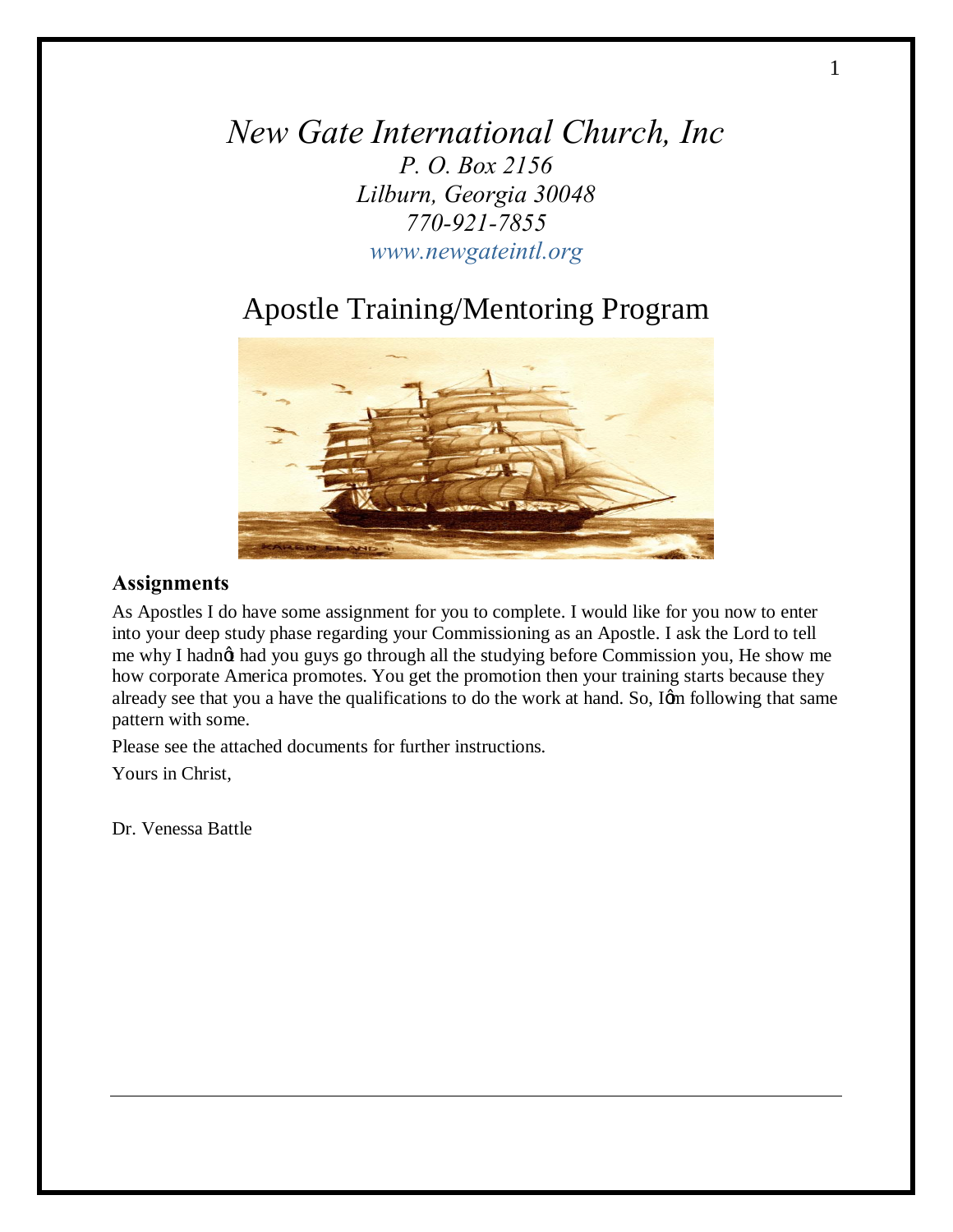# Apostle Book List

Ministry Anointing of Apostle i i i i i i i ...John Eckhardt 50 Truths Concerning Apostolic Ministryí í í ...John Eckhardt 50 Earmarks of an Apostolic Churchí í í í í ...Jonas Clark Commissioningí í í í í í í í í í í í í í í í Naomi Dowdy Apostolic Governmentí í í í í í í í í í í í í Slenn Shaffer The Restoration of the Apostles  $&$  Prophetsi i i Hector Torres Apostles & the Emerging, Apostolic Movementí .David Cannistraci Governing Churches & Antioch Apostlesí í í ...Jonas Clark Apostles of the Cityi i i i i i i i i i i i i.C. Peter Wagner Presbyteries & Apostolic Teamsí í í í í í í John Eckhardt Moving in Apostolicí í í í í í í í í í í í í bohn Eckhardt Spheres of Authorityí í í í í í í í í í í...C. Peter Wagner

# **Reference Books**

Dictionary of the Apostolicí í í í í í í í í John Eckhardt Prophety's Dictionary i i i i i i i i i i i i ...Dr. Paula Price

I would like for you to read and study one book a month and send me a five page paper summary of each. These are all the classes I went through back in 2002-04, that really helped me understand my call. I feel the leading of the Lord to have you do the same as well as we are laying a foundation for all new Apostles that come to our ministries. You have probably read several of these books already just send me a summary. Whatever month you begin in the class ends 12 months later. If you have any questions please feel free contact me.